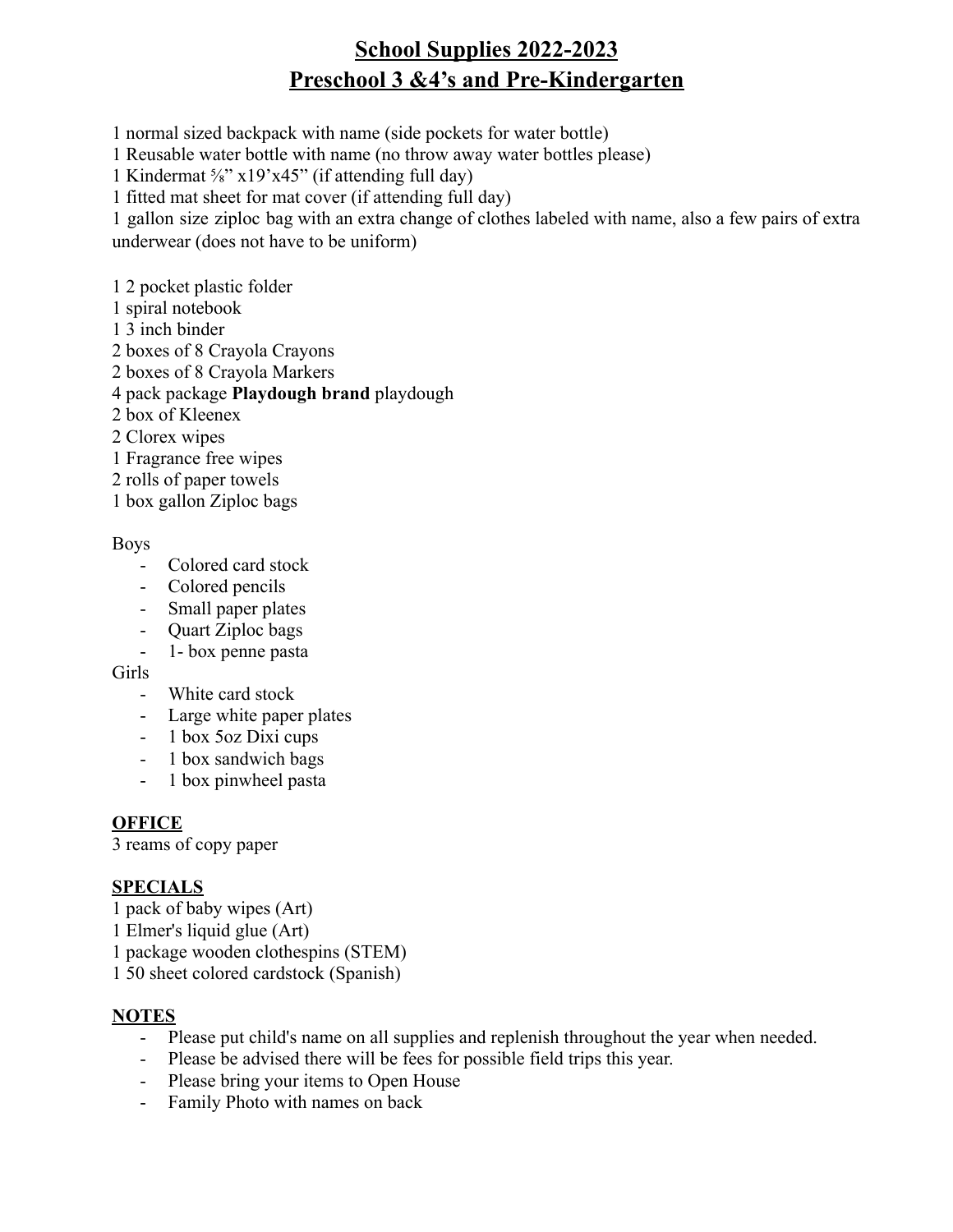# **School Supplies 2022-2023 Kindergarten**

1 Book bag, large enough to carry a binder, sweatshirt, etc. and still zip, no wheels (label with name)

1 4 pk Thin Dry Erase Markers (blk only)

3 plastic, pocket folders with prongs (red=writing, green=poetry, blue=take home)

1 inch binder with view front pocket

1 pack page protectors

1 Watercolor Paint Set (Crayola)

8 Elmer's Glue Sticks

1 Scissors with Short and Pointed Blades

36 #2 *Yellow* Sharpened Pencils (Ticondergeroga or USA Gold)

1 Pack Pink Erasers

4 boxes 16 ct CRAYOLA TRIANGULAR Crayons

1 Pack Post-it Notes

1 Sterilite pencil box (labeled with name)

1 Low Profile Clipboard (label with name)

1 Set of Headphones in a labeled ziplock bag (no earbuds)

2 Containers Playdough (your color choice)

1 Box of Tissues

1 Roll of Paper Towels

1 Container of Baby Wipes

1 Containers of Clorox Disinfecting Wipes

Quart size ziplocs (boys only)

Snack size ziplocs (girls only)

## **SPECIALS**

Pack of Ticonderoga Pencils (Art) 1 Roll Paper Towels (Art) 1 box Ziploc bags (any size) (Spanish) 1 Jumbo boxl popsicle sticks (STEM)

## **OFFICE**

3 reams of copy paper

- Please put child's name on all supplies and replenish throughout the year when needed.
- Please be advised there will be fees for possible field trips this year.
- Please bring your items to Open House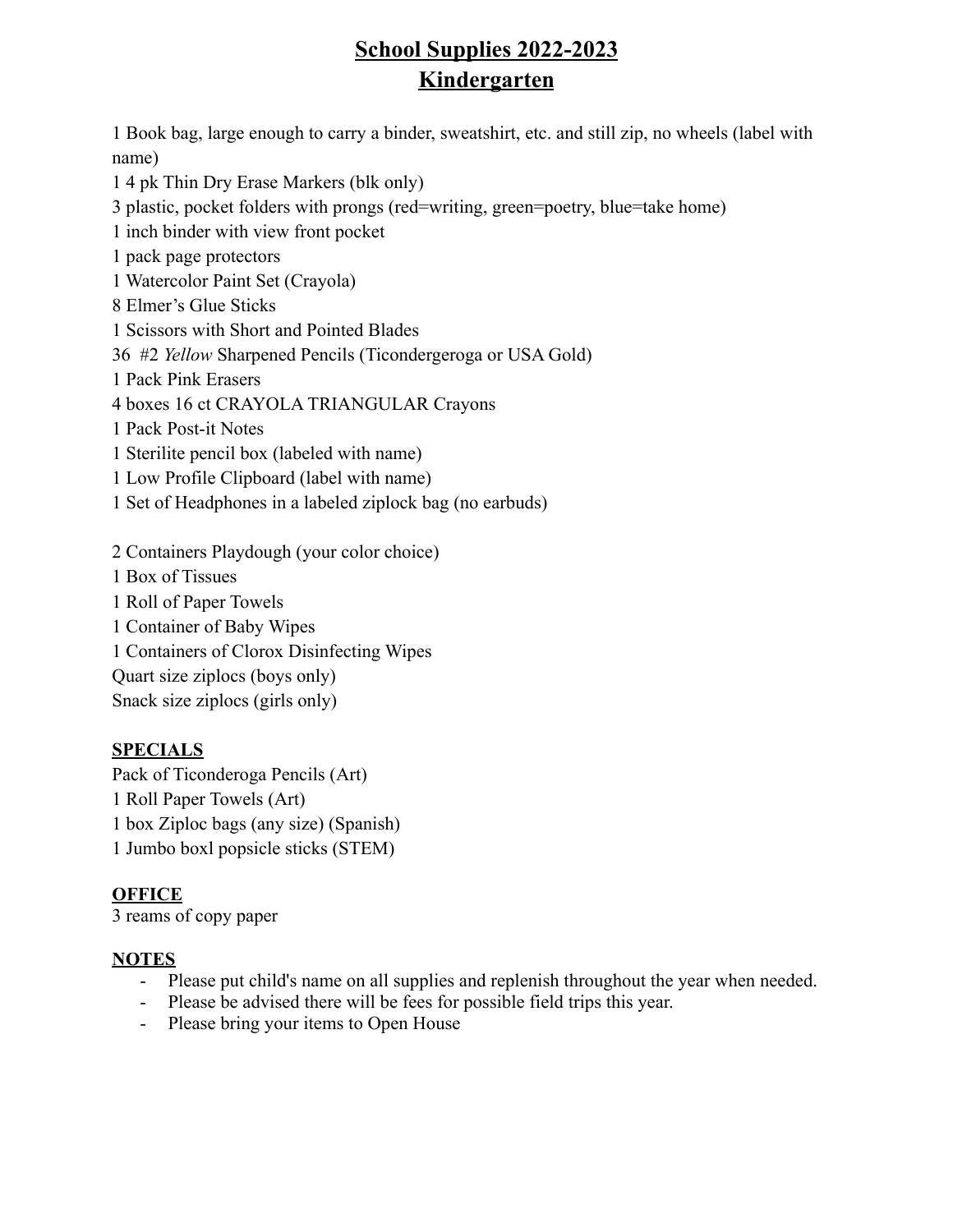School book bag, no wheels 4 packs of 12 - #2 *SHARPENED* lead pencils 2 pink erasers 3 plastic folders , 2 Red, 1 Blue (pockets should be on the inside bottoms not sides) 1 Fiskar scissors (small pointed) 1 Elmers glue (no blue glue) 4 oz. size 3 glue sticks 3 packs Crayola crayons #24 (with primary colors) 2 Crayola broad-tip markers (8 pack) basic colors 1 24 count colored pencils 4 thin dry erase markers

2 playdough (small container) 1 boxes - Kleenex (200 count) 1 roll of paper towels 1 Clorox wipes Ziplock Bags (Quart))-Boys Ziplock Bags (gallon size) -Girls Set of headphones in a labeled ziplock bag

## **SPECIALS**

- 4 fine black sharpies(Art)
- 1 Disinfectant wipes (Art)
- 1 roll masking tape (STEM)
- 1 package white paper bags (STEM)
- 1 package paper plates soak proof (Spanish)

## **OFFICE**

3 reams of copy paper

- Please put the child's name on all supplies and replenish throughout the year when needed.
- Please be advised there will be fees for possible field trips this year.
- Please bring your items to Open House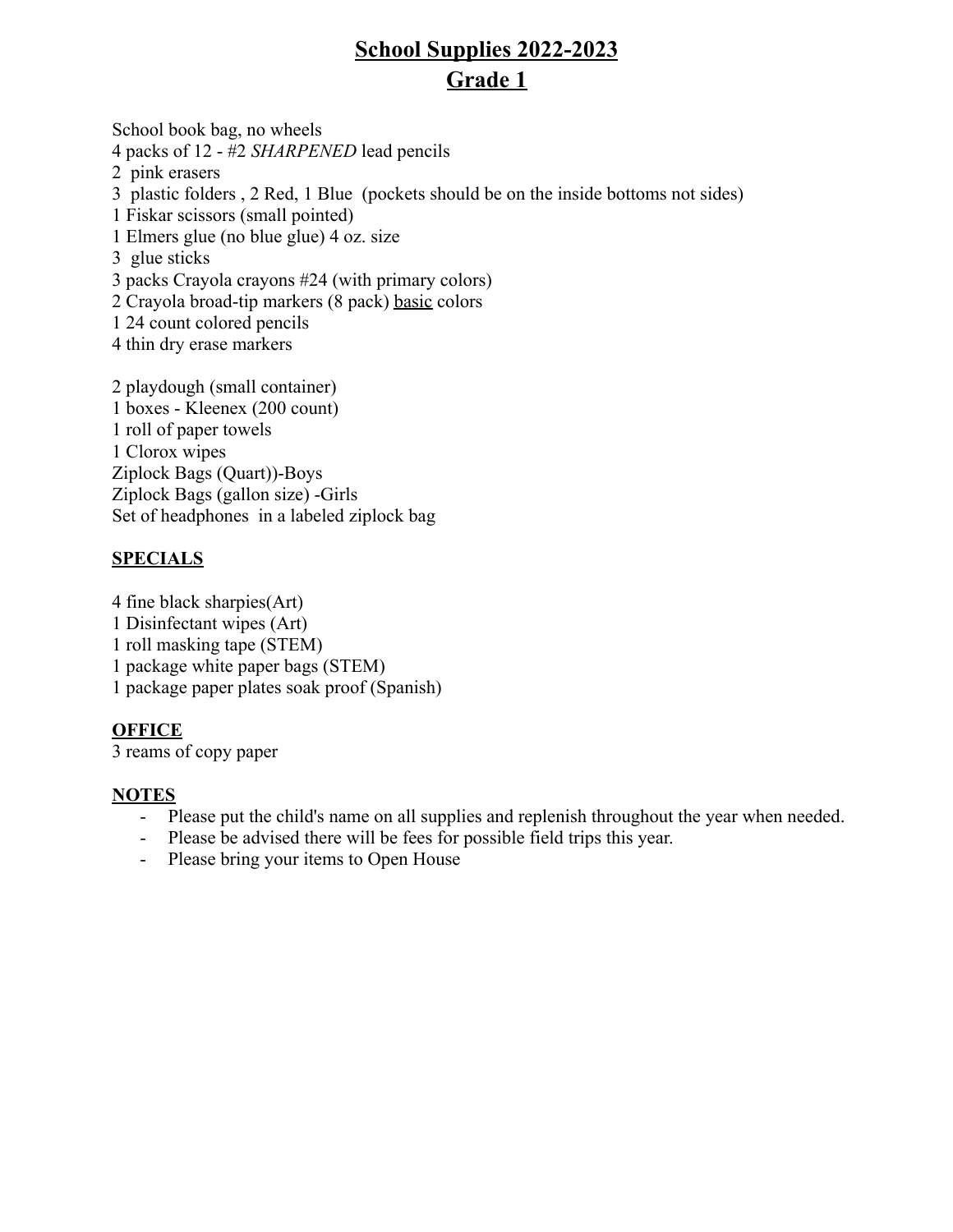Book bag, no wheels

48 #2 lead pencils Ticonderoga brand (sharpened)

24 count Crayons

12 or 24 count colored pencils (sharpened)

8-10 count markers (broad-tipped, washable)

2 four or five pack of 1.8 x 1.8 in Post-It Notes

1 Black and White Composition Notebook

1 scissors (Fiskars preferred)

1 pencil sharpener (personal that fits in box)

1 sterilite pencil box (10  $\frac{5}{8}$  L x 71/4 W x 5  $\frac{1}{2}$  H with click on lid)

1 Red plastic folder with prongs

1 Blue plastic folder with prongs

4 pink erasers

2 four-pack of EXPO dry erase markers (ANY COLORS)

4 Big glue sticks

1 binder with pockets and prongs

1 Clorox or Lysol Container of wipes

1 large box kleenex

1 large paper towel roll

1 headphone or earbuds placed in a ziplock bag labeled with first and last name.

1 wireless mouse (labeled with first and last name)

1 extra mouse battery for replacement

1 Wet Ones hand wipes

### **SPECIALS**

4 black fine sharpies **(**Art) 2 black Expo markers (Art) 1 roll duct tape (STEM) 1 package of brown paper bags (STEM) Boys- package pencils, Girls- baby wipes (Spanish)

## **OFFICE**

3 reams of copy paper

- Please put the child's name on all supplies and replenish throughout the year when needed.
- Please be advised there will be fees for possible field trips this year.
- Please bring your items to Open House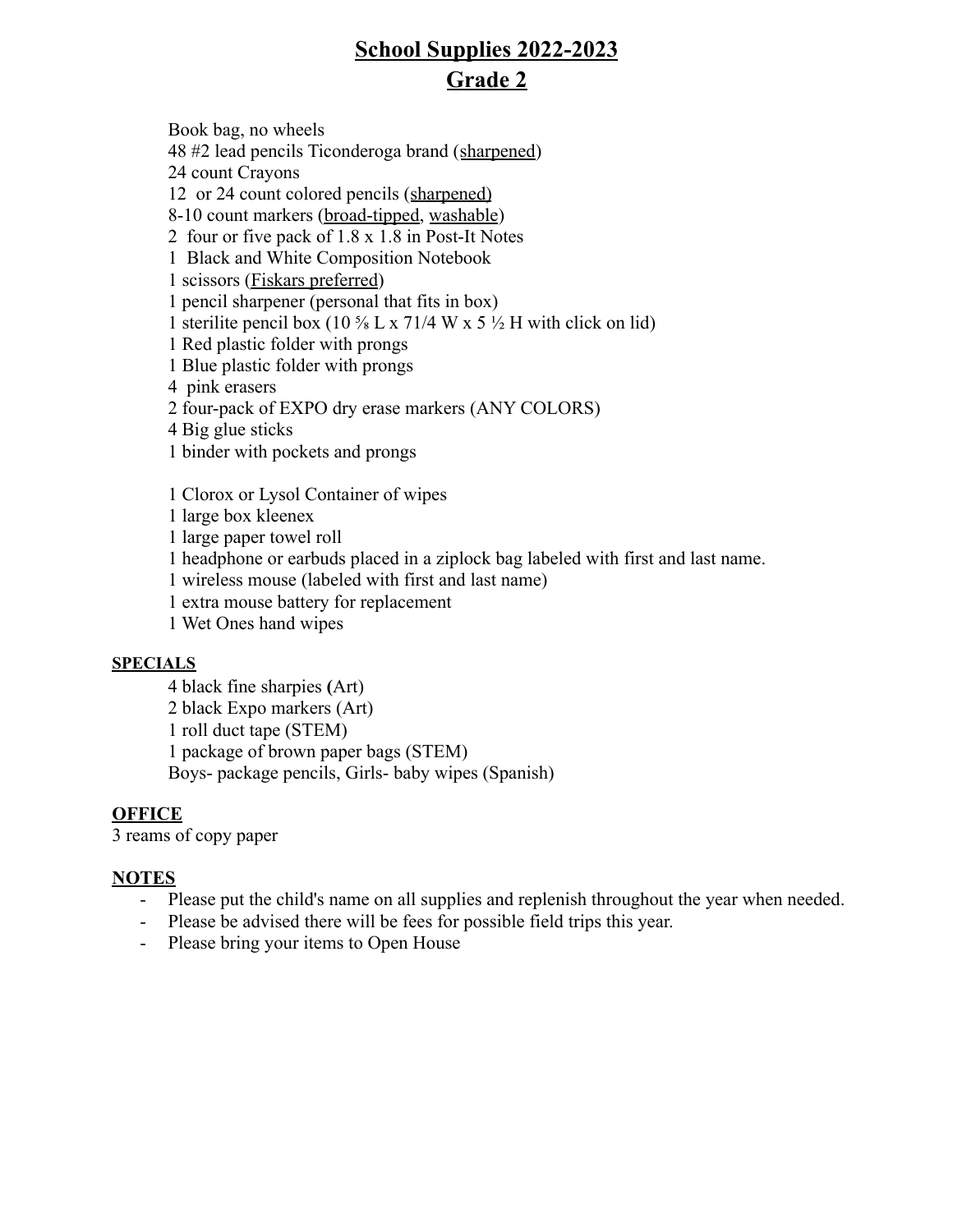Book Bag, no wheels 12 count #2 lead pencils (NO mechanical pencils) hand pencil sharpener (optional) package of glue sticks erasers (Pink Pearl) 24 count Crayons 12 count colored pencils package regular markers black sharpie multicolor pack of highlighters (Writing/Social Studies) scissors (Fiskars preferred) composition notebook pkg wide-ruled loose leaf paper package of multicolor post-it notes 8 pocket folder with metal/wire rings standard sized plastic shoe box with a lid *(PLEASE do NOT get anything larger!)*

 boxes of tissues large paper towels large Lysol or Clorox wipes – boys only hand sanitizers (8 oz or larger) - girls only

headphones or earbuds placed in a ziplock bag labeled with first & last name

Wireless mouse and AA battery

#### **SPECIALS**

Jumbo Craft sticks (STEM) ultra fine Sharpies (Art) Elmer's glue sticks (Art) blue folder and notebook (Music) Boys- Duct tape or wide clear tape, hot glue gun sticks (Spanish)

#### **OFFICE**

reams of copy paper

- Please put the child's name on all supplies and replenish throughout the year when needed.
- Please be advised there will be fees for possible field trips this year.
- Please bring your items to Open House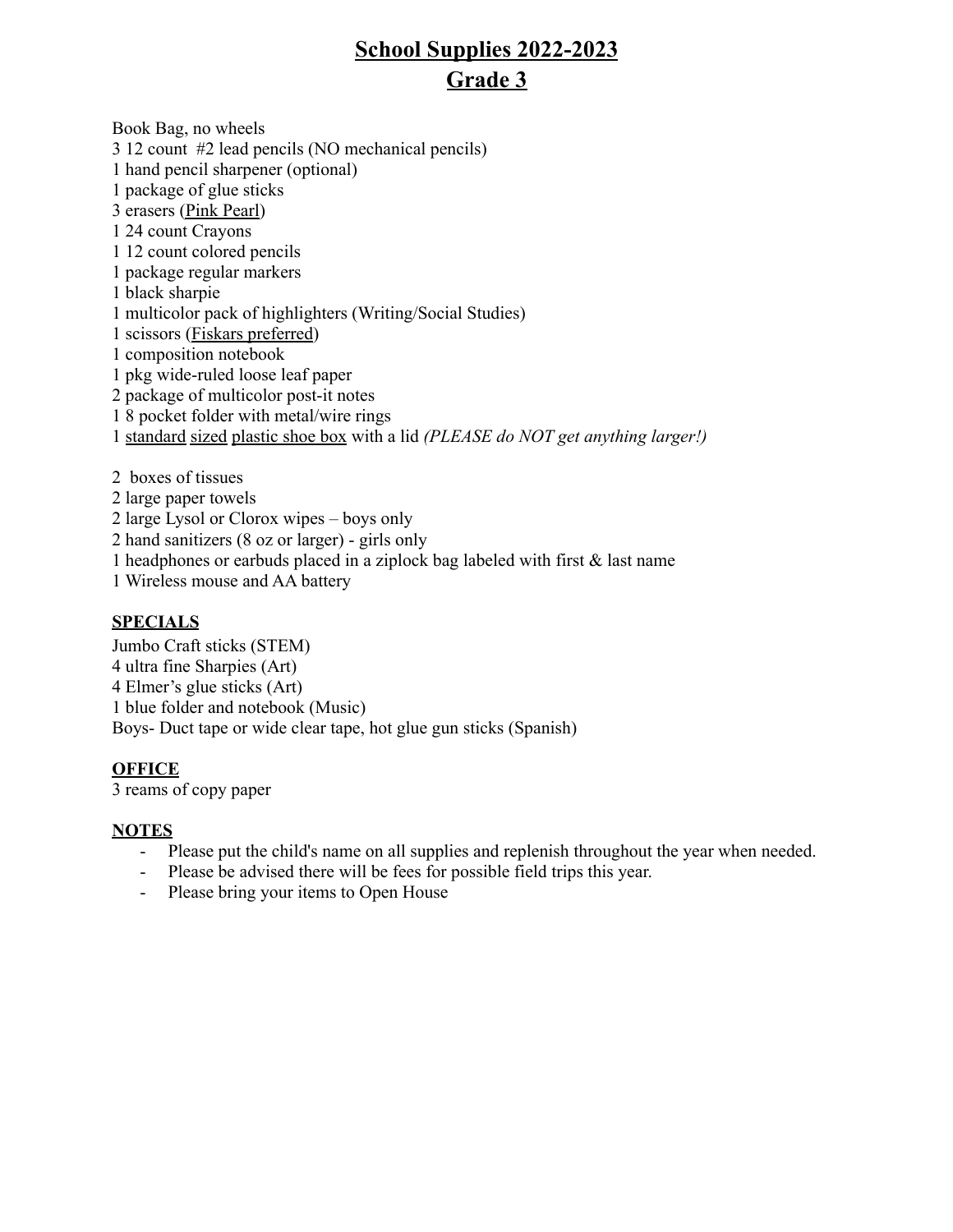Book bag, no wheels 2 X-LARGE zippered pencil pouches-label with name 48 #2 lead pencils (sharpened or mechanical, initial individual pencils) 1-small personal size pencil sharpener-label with name 1 Eraser (pencil topper or large pink) 1 Set of multi-colored or gel pens-initial individual pens 1 Set of erasable blue or black pens (optional, may be used 2nd semester) 1 24 count Crayons initial individual crayons 1 Crayola markers- wide/broad washable 2 Scissors (1 adult size do not label, 1 personal use label this one) 1 Elmer's white glue-label with name Pack of thin dry erase Expo markers-label individual markers 3 Highlighter- pink, yellow, & green 1- 1 & ½" binder 6 (or more) binder tabs 2 packs of looseleaf 1 Red plastic pocket folder (take home folder)

1 box tissues (girls) 1 roll of paper towels (boys) 1 Clorex wipes 1 bottle hand sanitizer Headphones or earbuds Wireless computer mouse - optional for Chromebook (many kids prefer over touchpad)

### **SPECIALS**

6 colored sharpies (Art) 50 pack white cardstock (Art) Package of straws (STEM) 1 box of tooth picks (STEM) 1 blue folder and notebook (Music) Elmer's liquid glue (Spanish)

### **OFFICE**

3 reams of copy paper

- Please put the child's name on all supplies and replenish throughout the year when needed.
- Please be advised there will be fees for possible field trips this year.
- Please bring your items to Open House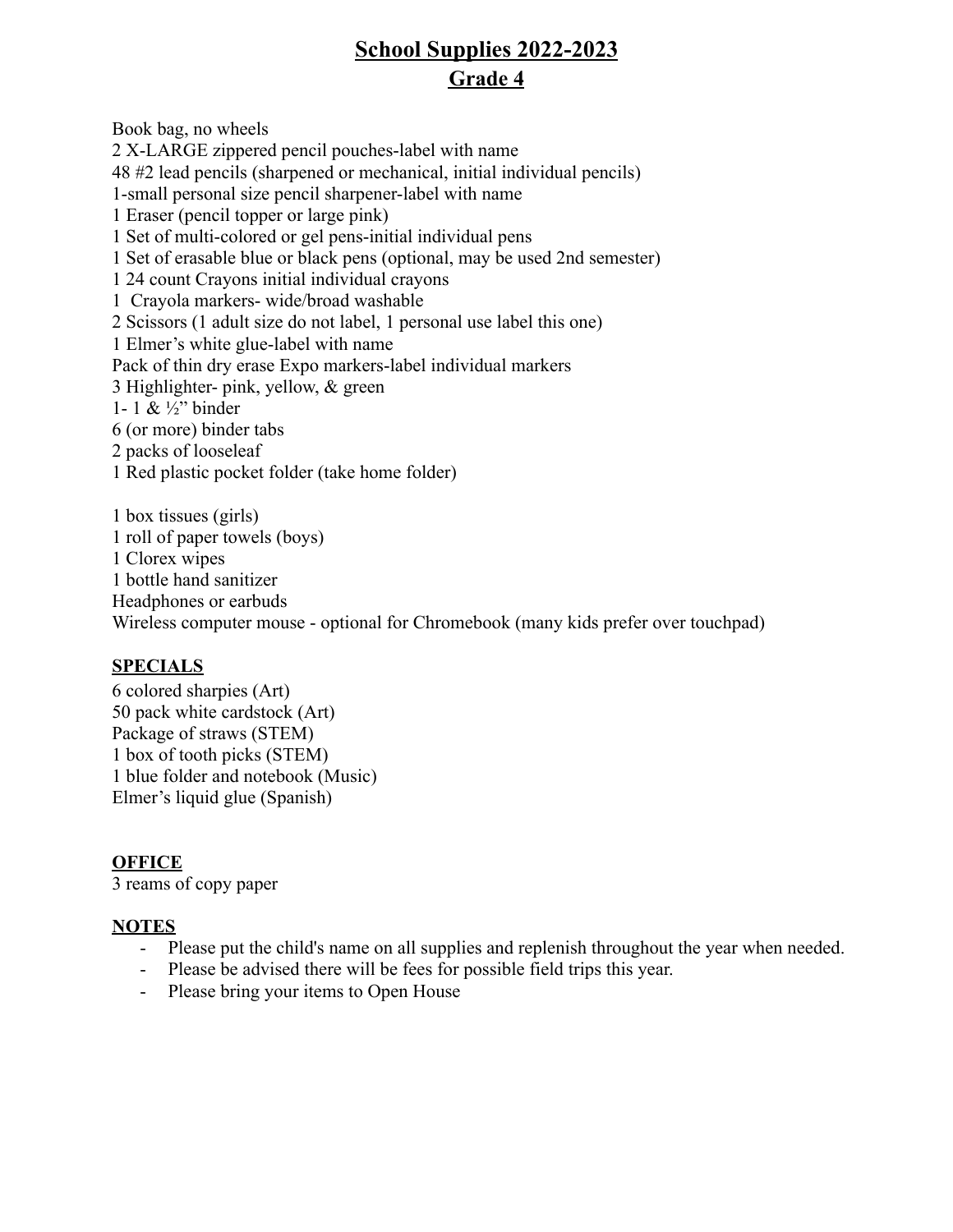Book Bag, no wheels 1 Composition Notebooks Wide Ruled 3 Spiral Notebooks Wide Ruled (math- green/religion- purple/music-orange) 1 package loose leaf paper—wide ruled #2 lead pencils (enough to last entire year) erasers—either pencil-top or regular pink eraser personal pencil sharpener 1 Package black or blue pens 1 package highlighters for note taking 4 thin dry-erase markers 4 thick dry-erase markers 1 multi-pack post-it notes 1 pencil case 1-one and a half-inch binder 1-red two pocket plastic (No Prong) folder-5th grade 1 Art Supply Bag or Pouch—NO TACKLE BOXES 1 Elmer's school glue 2 Elmer's glue sticks 2 markers—wide and thin 1 24 count crayons **Scissors** 

2 boxes of tissues (200-count minimum) 2 containers of antibacterial wet wipes 2 rolls of paper towels Personal headphones/ earbuds with a cord at least 50-60 inches long in a ziplock bag with name labeled

## **SPECIALS**

1 blue folder and notebook (Music) 4 black ultra thin black Sharpies (Art) 24 count colored pencils for (Art) 1 Adult scissors (STEM) Small paper plates (Spanish)

### **OFFICE**

3 reams of copy paper

- Please put the child's name on all supplies and replenish throughout the year when needed.
- Please be advised there will be fees for possible field trips this year.
- Please bring your items to Open House